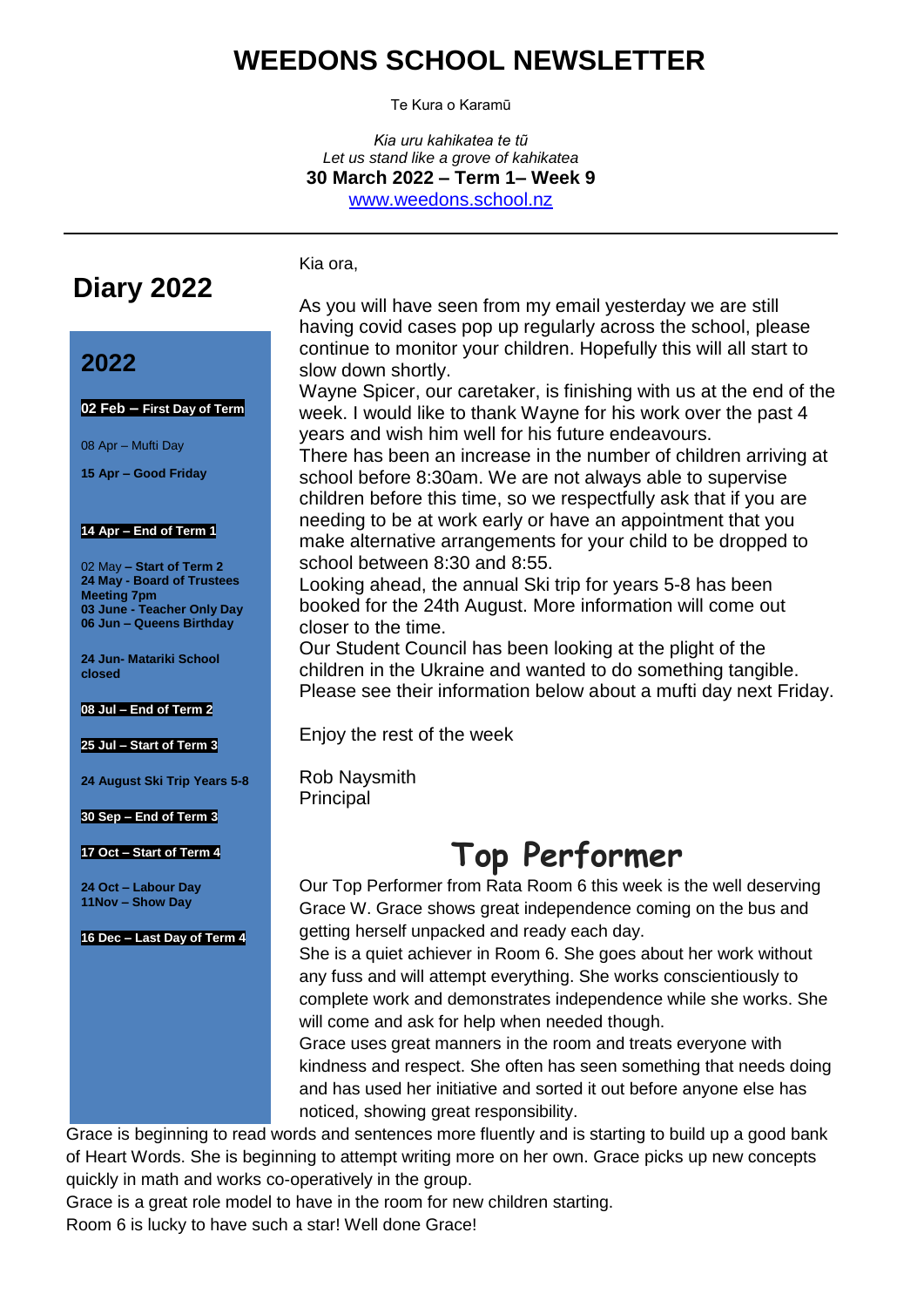### **Mufti-day for Ukraine**

Next week on Friday 8th April the Student Council will be holding a day to support Ukraine by dressing up in blue and yellow. Please can every child bring a gold coin (or more) donation, this will be donated to the kids of Ukraine through the UNICEF appeal. You can go crazy with dress up or just wear blue and yellow clothes.

Thank you for supporting Ukraine and the Student Council.

From the student council

## Community Notices

#### **Brain Play**

Brain Play runs online science & technology classes for students ages 5 - 13, of any experience level. Join us for afternoon sessions, all term long, covering coding, robotics, 3D printing, and science topics. Free trials & online open days are available for you to meet our team & learn more about our topics. See <https://www.brainplay.co.nz/courses> for info on days & times, and click "Enrol" once you're ready to book. We also run one off events to the themes of Minecraft, Roblox, 3D Printing & Girls Only workshops! Click "events" on our website to learn more.